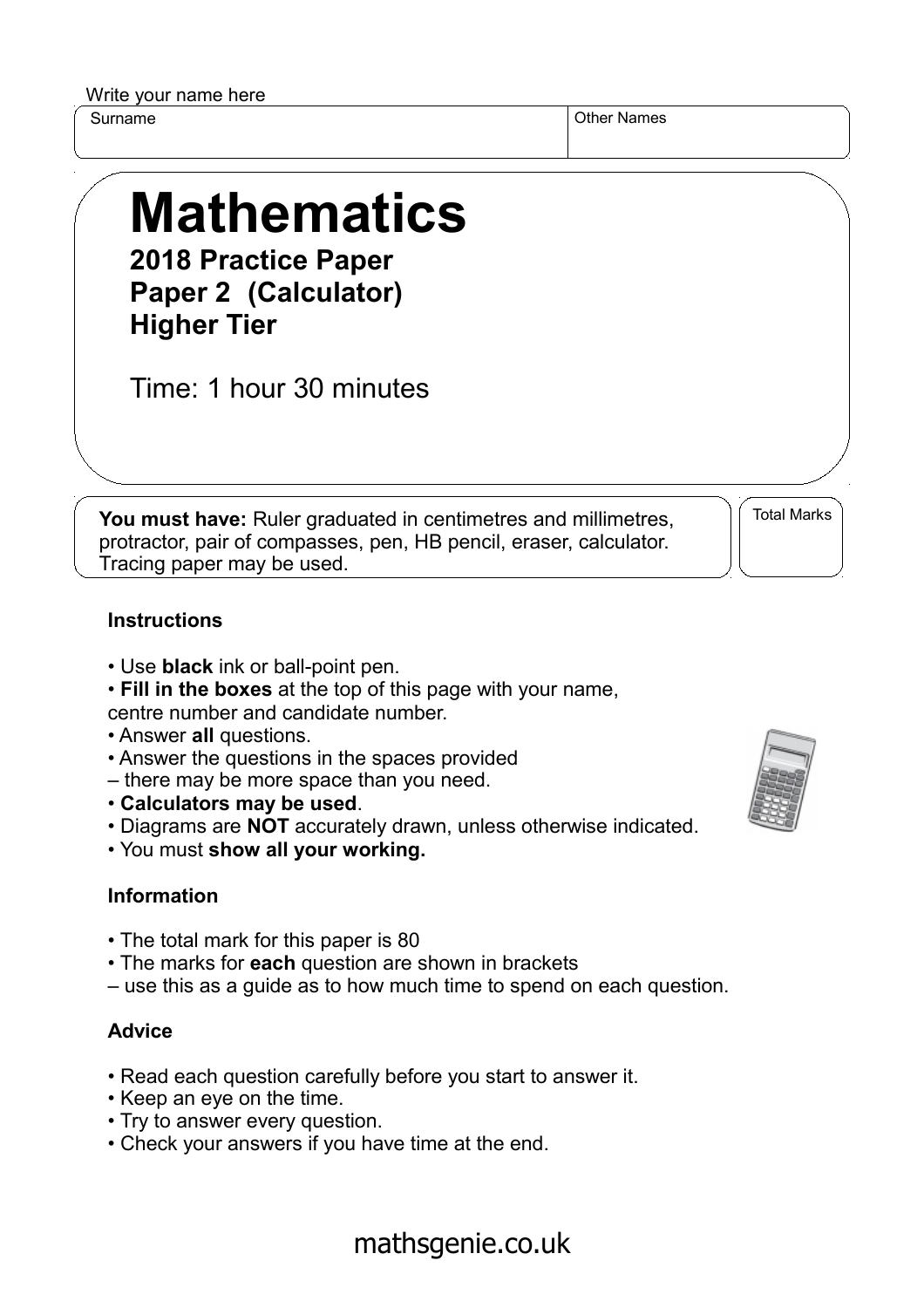**1** There are only red counters, blue counters, yellow counters and black counters in a bag.

 The table shows the probabilities of picking at random a red counter and picking at random a black counter.

| Colour      | red        | blue | yellow | black |
|-------------|------------|------|--------|-------|
| Probability | ററ<br>0.ZZ |      |        | 0.34  |

The probability of picking a blue counter is **twice** the probability of picking a yellow counter.

Find the probability of picking a blue counter.

…..........................

**(Total for question 1 is 2 marks)**

**2** A number *y* is rounded to 1 decimal place.

The result is 5.8

Write down the error interval for *y*.

**(Total for question 2 is 2 marks)**

............................................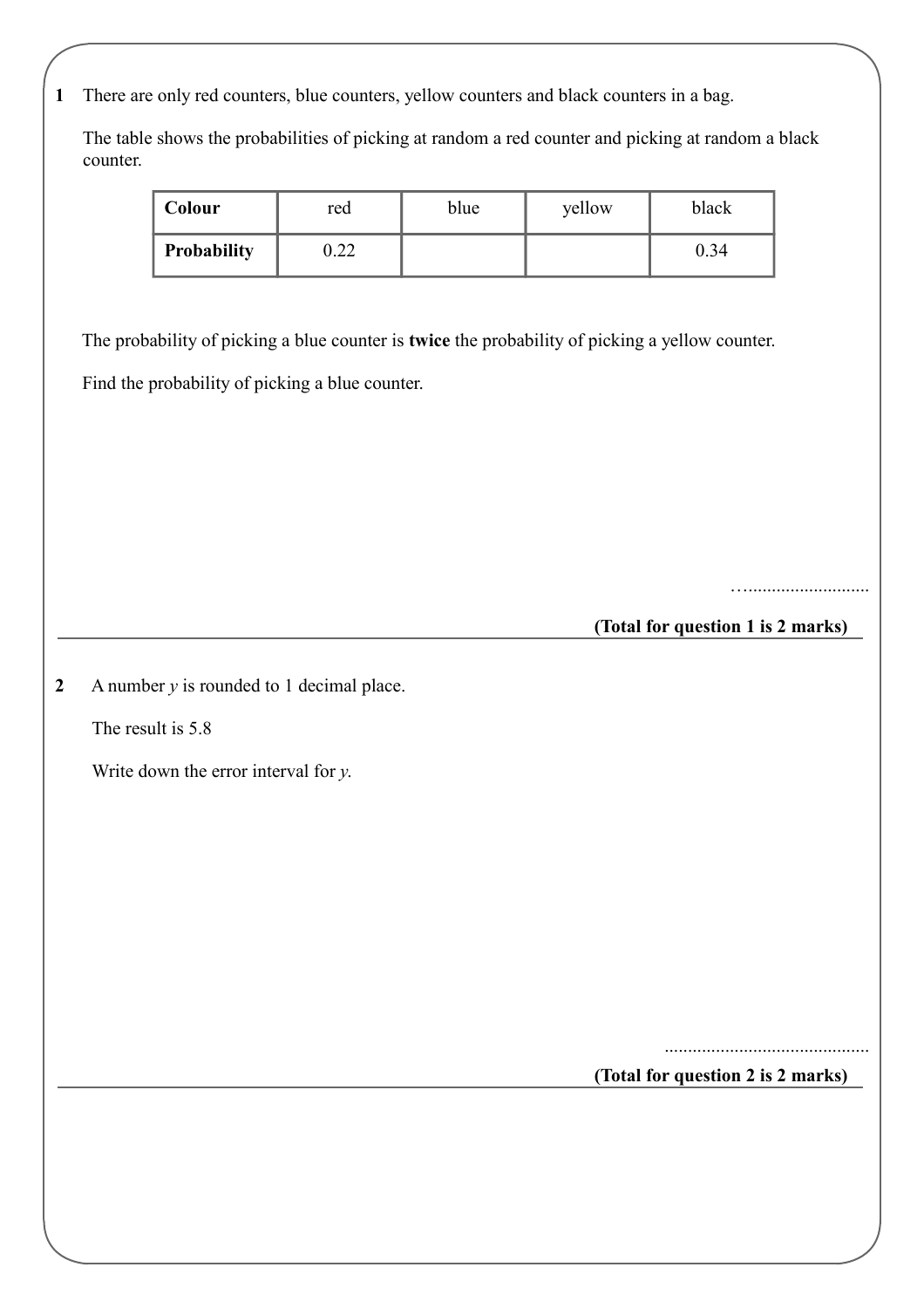| $\mathbf{3}$            | It takes 5 machines 6 hours to produce 1000 DVDs                            |                                         |
|-------------------------|-----------------------------------------------------------------------------|-----------------------------------------|
|                         | Work out how long it would take 4 machines to produce 1000 DVDs.            |                                         |
|                         |                                                                             |                                         |
|                         |                                                                             |                                         |
|                         |                                                                             |                                         |
|                         |                                                                             |                                         |
|                         |                                                                             |                                         |
|                         |                                                                             |                                         |
|                         |                                                                             |                                         |
|                         |                                                                             |                                         |
|                         |                                                                             |                                         |
|                         |                                                                             | (Total for question 3 is 2 marks)       |
|                         |                                                                             |                                         |
| $\overline{\mathbf{4}}$ | A sphere is carved from a block of wood.<br>The sphere has a radius of 5cm. | Volume of sphere = $\frac{4}{3}\pi r^3$ |
|                         | The density of the wood is 0.85 $g/cm3$                                     | Surface area of sphere = $4\pi r^2$     |
|                         | Find the mass of the sphere.<br>Give your answer to 3 significant figures.  |                                         |
|                         |                                                                             |                                         |
|                         |                                                                             |                                         |
|                         |                                                                             |                                         |
|                         |                                                                             |                                         |
|                         |                                                                             |                                         |
|                         |                                                                             |                                         |
|                         |                                                                             |                                         |
|                         |                                                                             |                                         |
|                         |                                                                             |                                         |
|                         |                                                                             |                                         |
|                         |                                                                             | $\cdot$ g                               |
|                         |                                                                             | (Total for question 4 is 3 marks)       |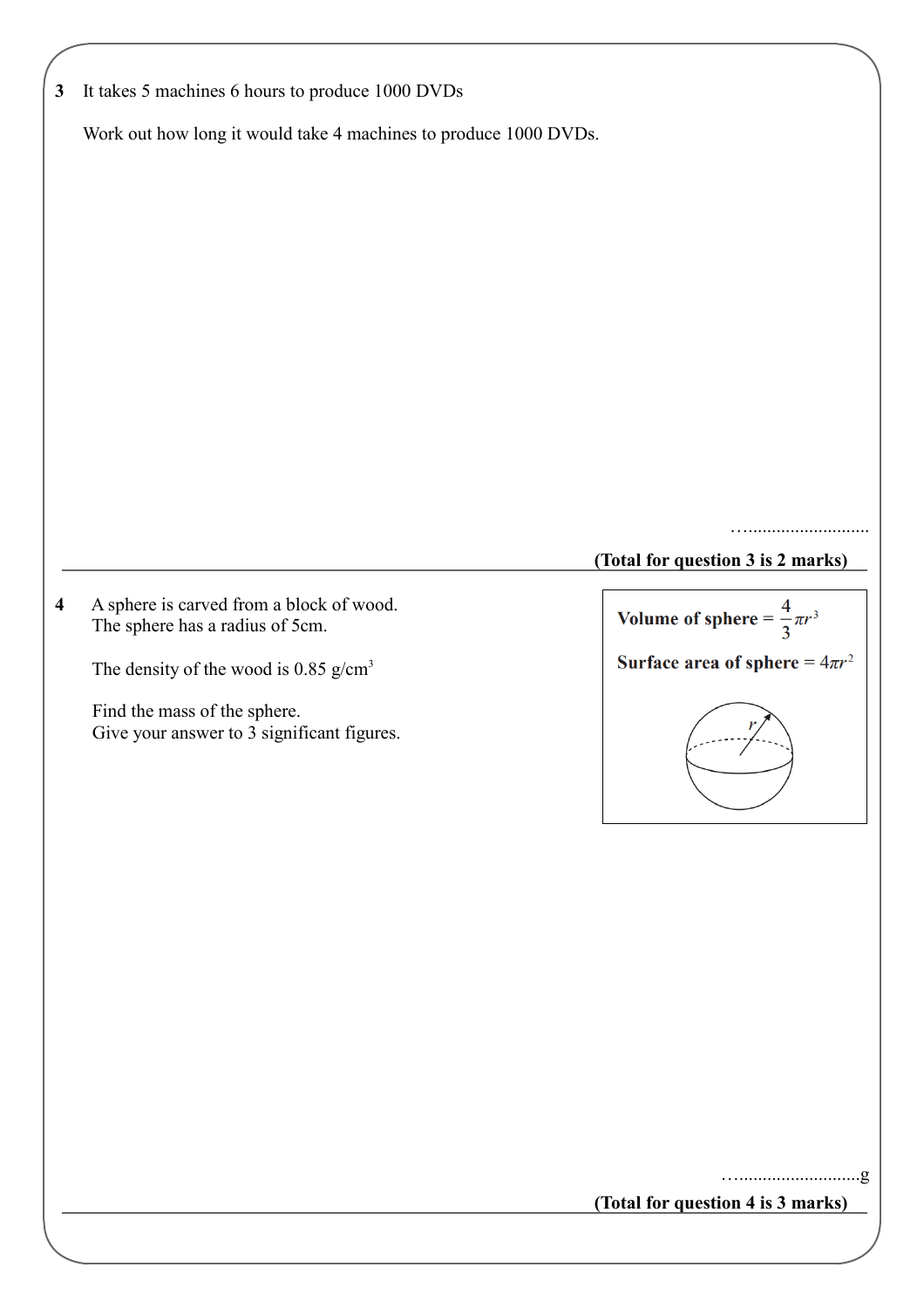- **5** An artist is making orange paint by mixing red paint (*x* ml) and yellow paint (*y* ml) in the ratio 8:11
	- (a) Use this information to draw a graph showing the relationship between the amount of red paint and the amount of yellow paint used.

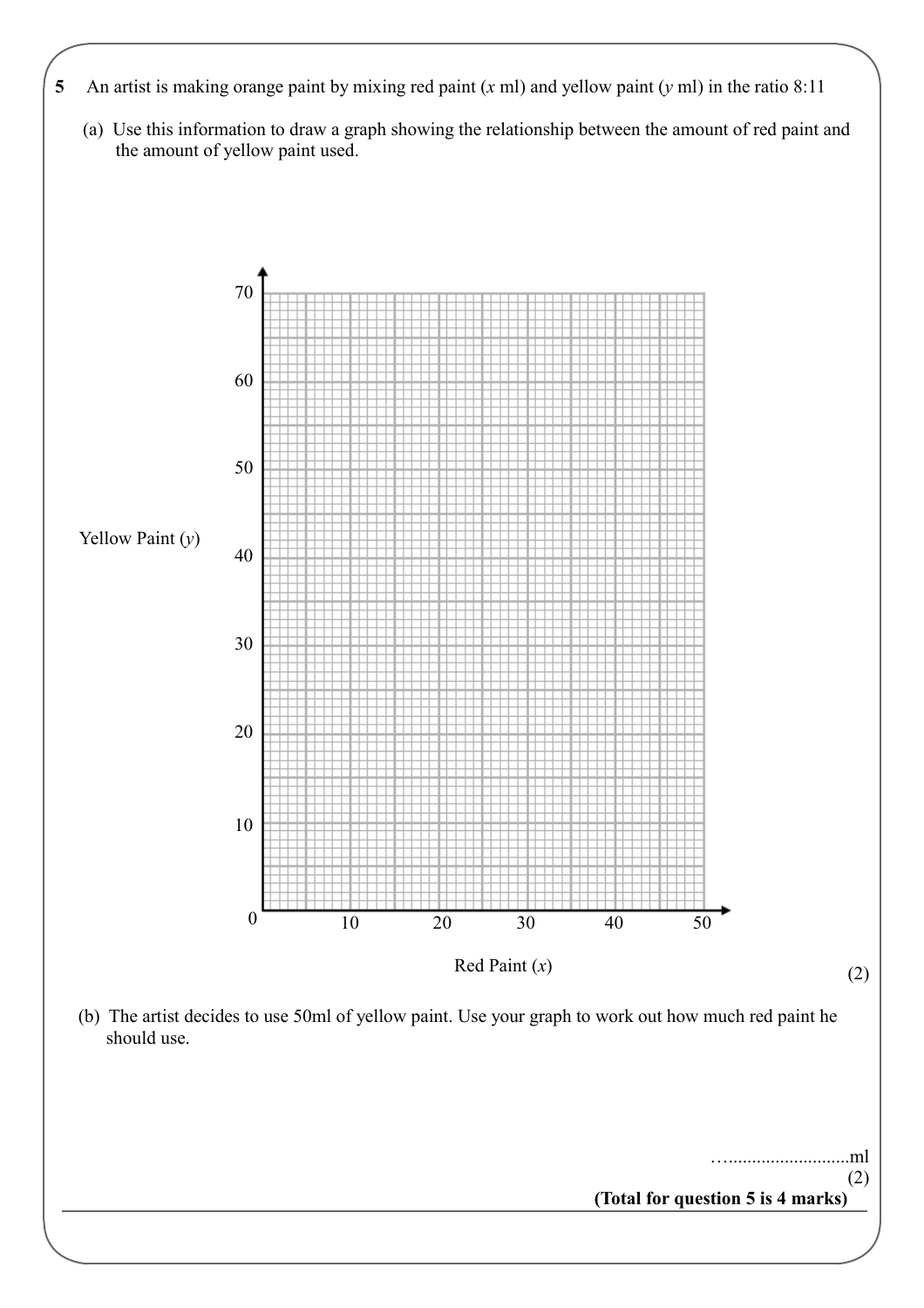

 Work out the value of *x*. Give your answer to 1 decimal place.

**6** 

…..........................

**(Total for question 6 is 4 marks)**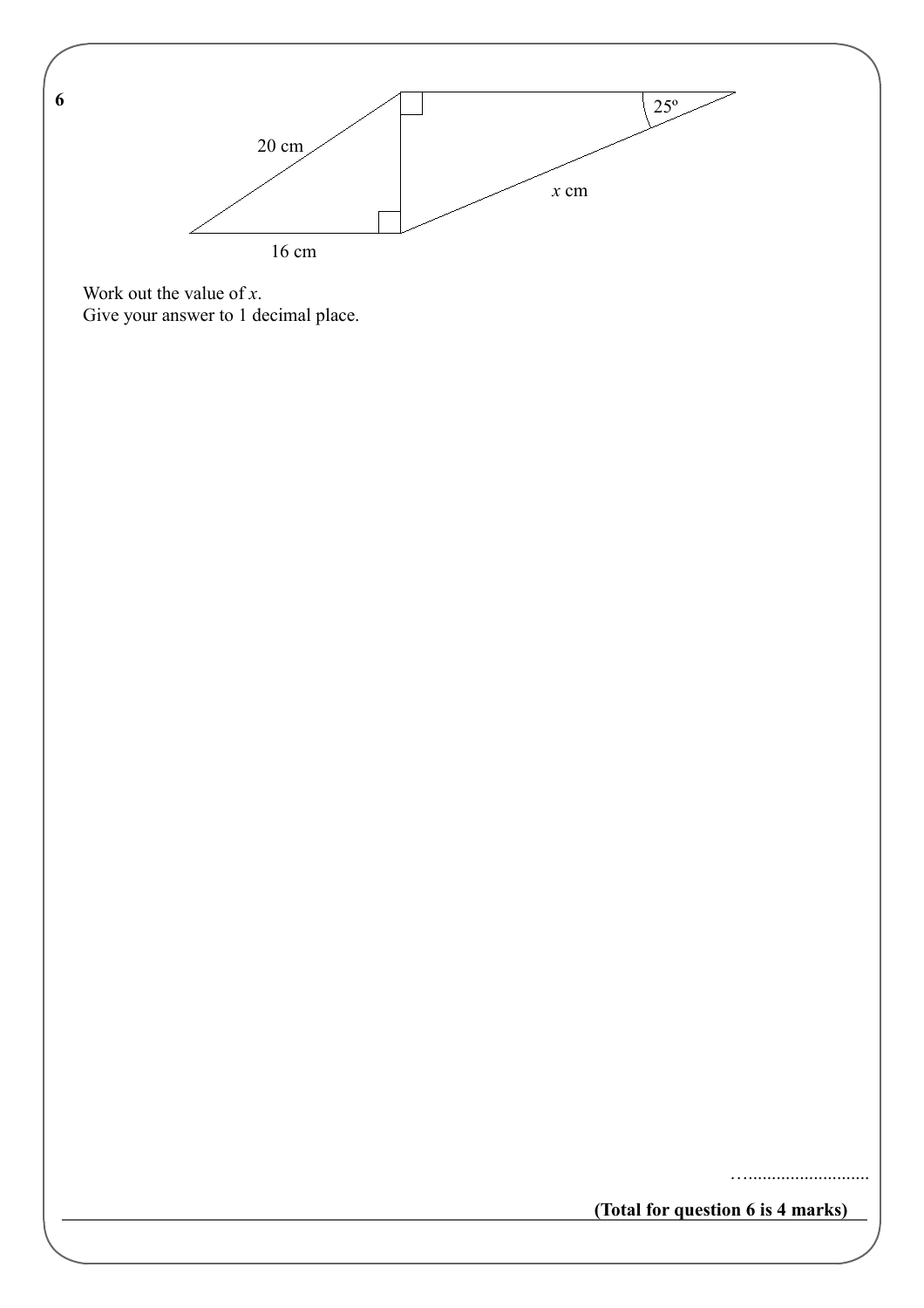

The diagram shows a parallelogram

All of the angles are in degrees.

**7** 

Find the value *x* and the value of *y*.

*x* = …..........................

*y* = …..........................

**(Total for question 7 is 3 marks)**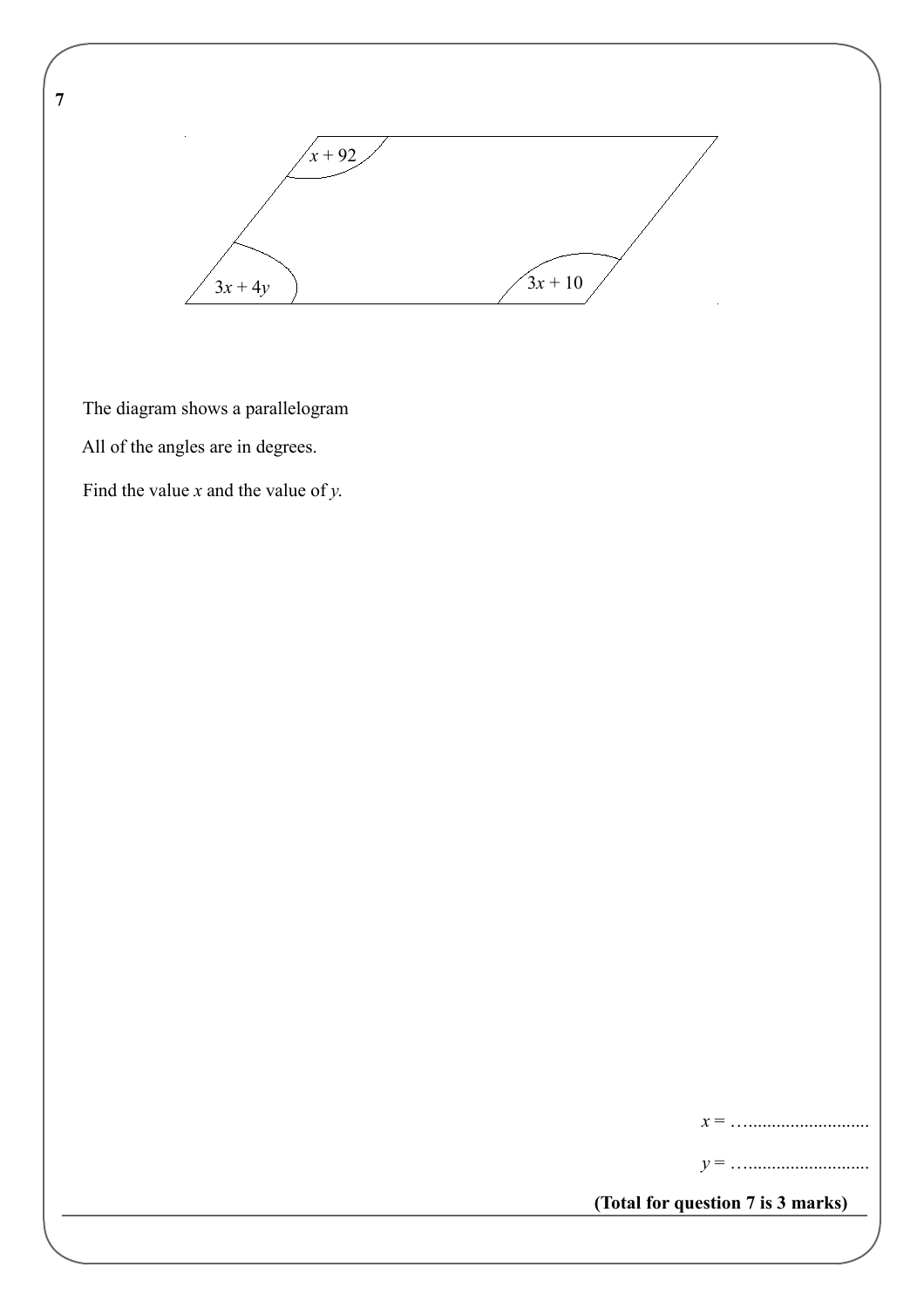**8** Solve the simultaneous equations

$$
2x - 3y = 4
$$

$$
4x - y = 13
$$

*x* = …..........................

*y* = …..........................

**(Total for question 8 is 3 marks)**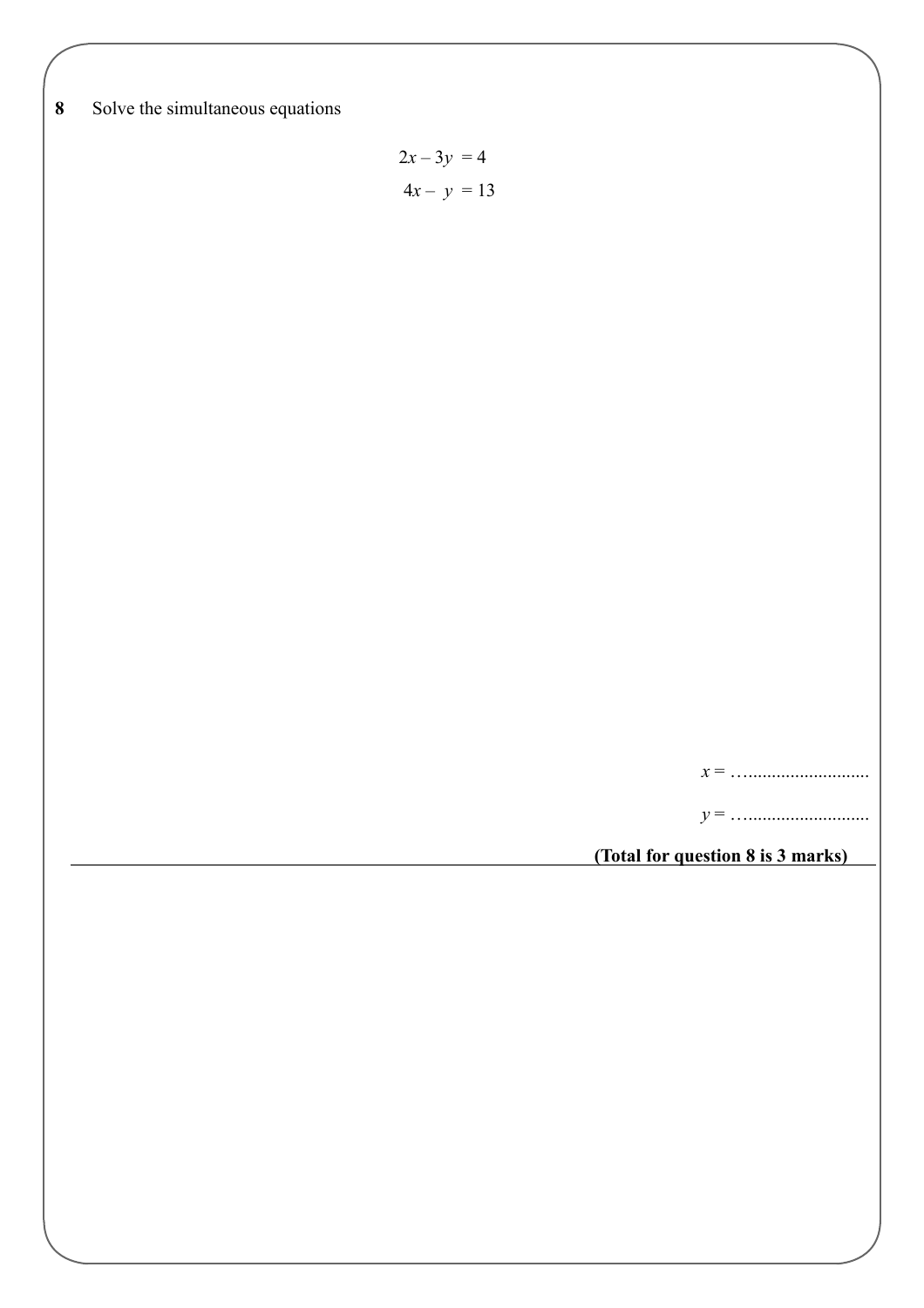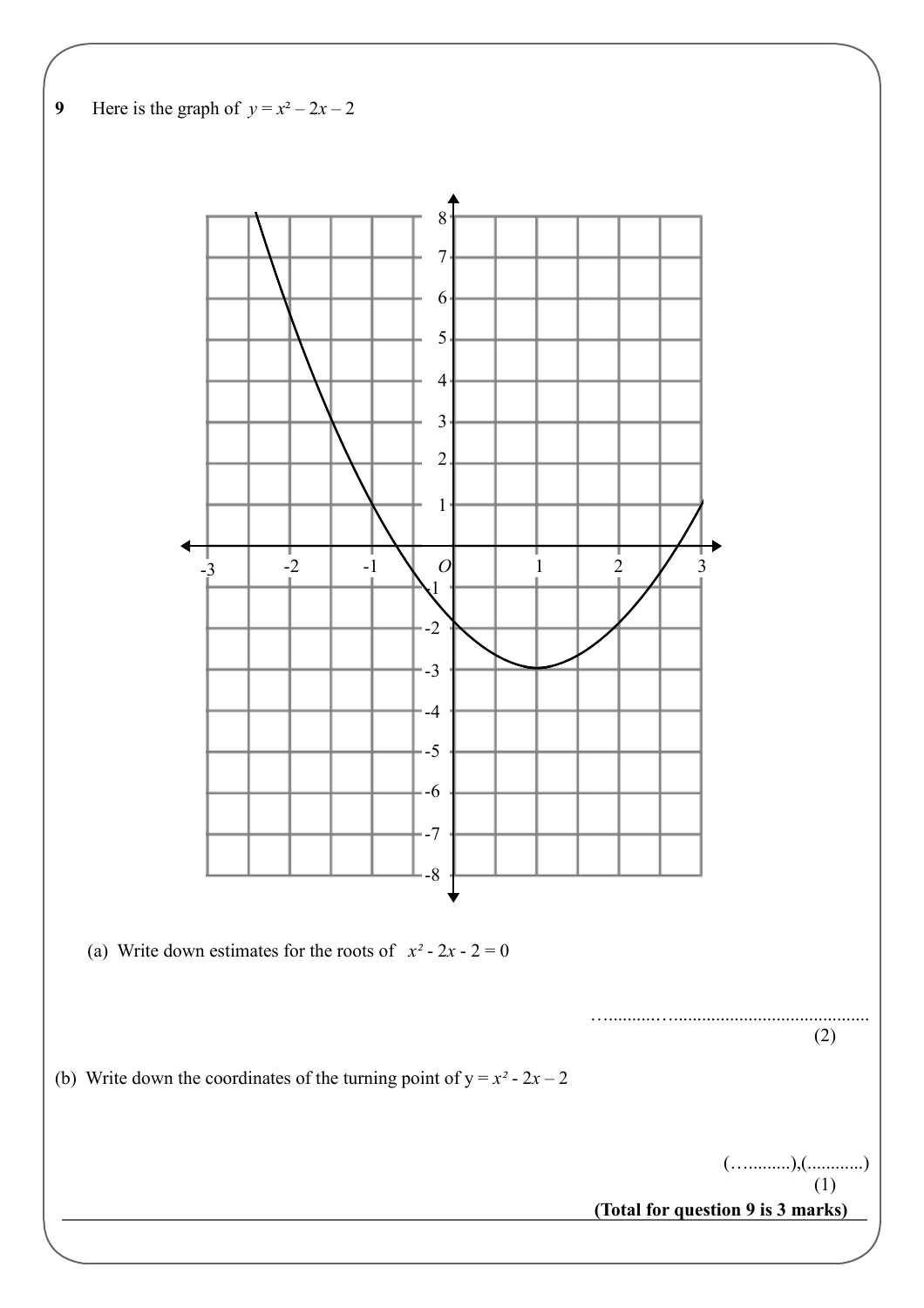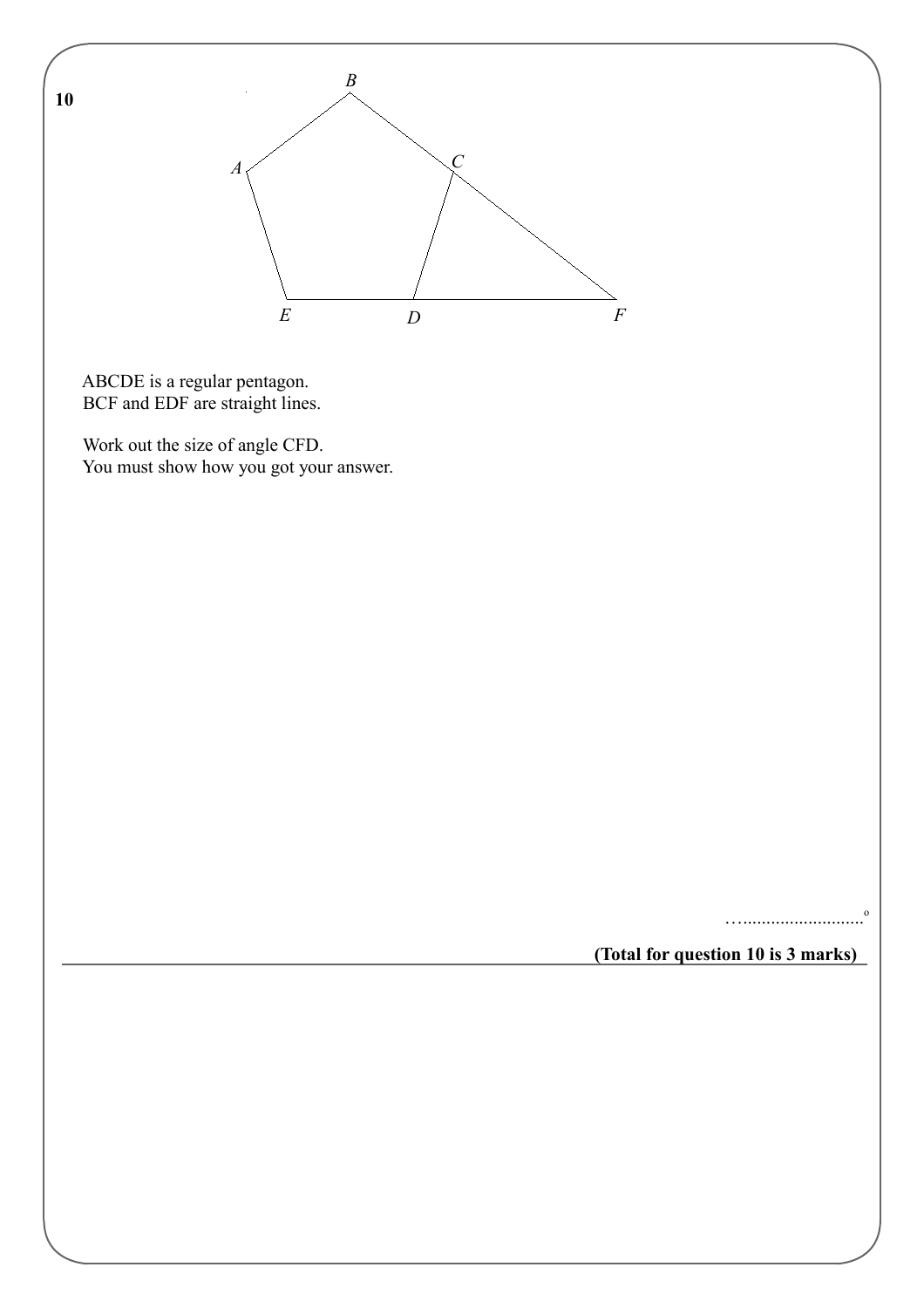| 11 Prove algebraically that the recurring decimal 0.681 can be written as $\frac{15}{22}$                                                               |                                    |
|---------------------------------------------------------------------------------------------------------------------------------------------------------|------------------------------------|
|                                                                                                                                                         |                                    |
|                                                                                                                                                         |                                    |
|                                                                                                                                                         |                                    |
|                                                                                                                                                         |                                    |
|                                                                                                                                                         |                                    |
|                                                                                                                                                         |                                    |
|                                                                                                                                                         |                                    |
|                                                                                                                                                         |                                    |
|                                                                                                                                                         |                                    |
|                                                                                                                                                         |                                    |
|                                                                                                                                                         |                                    |
|                                                                                                                                                         |                                    |
|                                                                                                                                                         |                                    |
|                                                                                                                                                         |                                    |
|                                                                                                                                                         |                                    |
|                                                                                                                                                         |                                    |
|                                                                                                                                                         |                                    |
| (Total for question 11 is 2 marks)                                                                                                                      |                                    |
|                                                                                                                                                         |                                    |
| There are 12 boys and 15 girls in a class.<br>12                                                                                                        |                                    |
| One boy and one girl will be selected to represent the class on the student council.<br>Work out the total number of ways of choosing a boy and a girl. |                                    |
|                                                                                                                                                         |                                    |
|                                                                                                                                                         |                                    |
|                                                                                                                                                         |                                    |
|                                                                                                                                                         |                                    |
|                                                                                                                                                         |                                    |
|                                                                                                                                                         |                                    |
|                                                                                                                                                         |                                    |
|                                                                                                                                                         |                                    |
|                                                                                                                                                         |                                    |
|                                                                                                                                                         |                                    |
|                                                                                                                                                         |                                    |
|                                                                                                                                                         |                                    |
|                                                                                                                                                         |                                    |
|                                                                                                                                                         |                                    |
|                                                                                                                                                         |                                    |
|                                                                                                                                                         | (Total for question 12 is 2 marks) |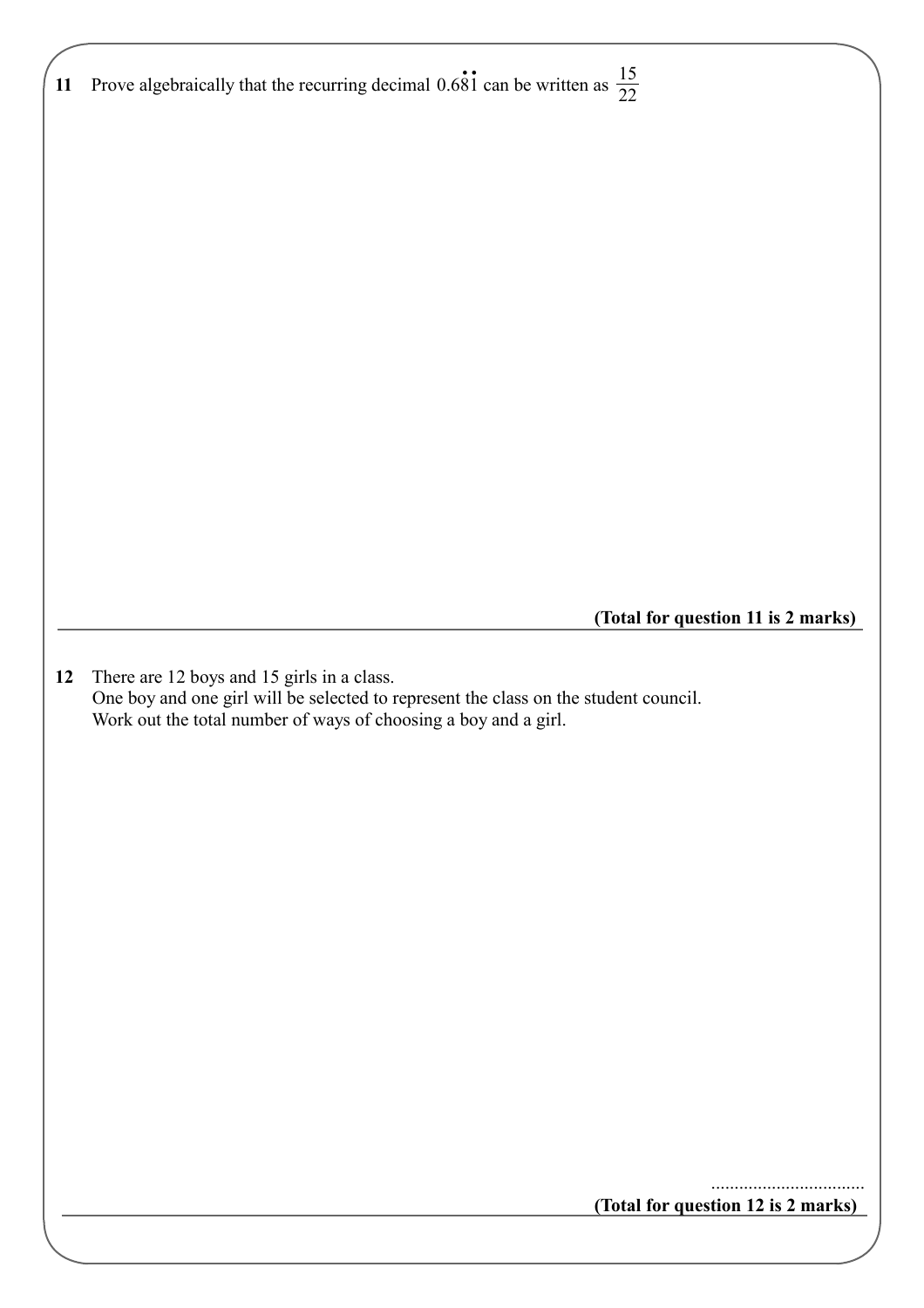

| Speed (km/h)           | <b>Frequency</b> |
|------------------------|------------------|
| $0 < s \leqslant 20$   | 6                |
| $20 < s \leqslant 40$  | 17               |
| $40 < s \leqslant 60$  | 29               |
| $60 < s \leqslant 80$  | 25               |
| $80 < s \leqslant 100$ | 20               |
| $100 < s \le 120$      | 3                |

(a) On the grid, plot a cumulative frequency graph for this information.

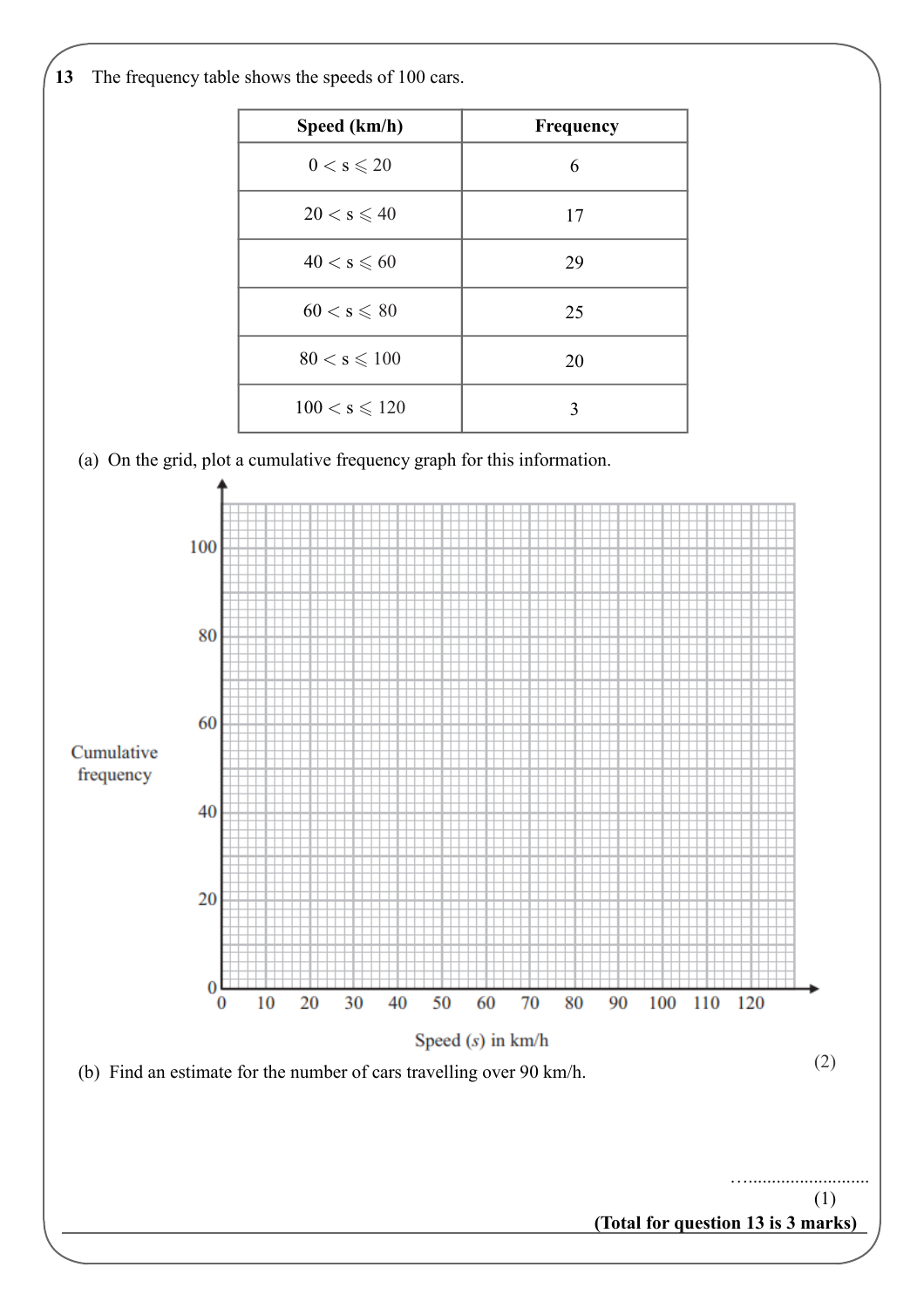|    | 14 Using $x_{n+1} = \frac{5}{x_n^2 + 3}$                                                                                                         |
|----|--------------------------------------------------------------------------------------------------------------------------------------------------|
|    | With $x_0 = 1$                                                                                                                                   |
|    | Find the values of $x_1$ , $x_2$ and $x_3$ .                                                                                                     |
|    |                                                                                                                                                  |
|    |                                                                                                                                                  |
|    |                                                                                                                                                  |
|    |                                                                                                                                                  |
|    |                                                                                                                                                  |
|    |                                                                                                                                                  |
|    |                                                                                                                                                  |
|    |                                                                                                                                                  |
|    |                                                                                                                                                  |
|    |                                                                                                                                                  |
|    |                                                                                                                                                  |
|    | (Total for question 14 is 3 marks)                                                                                                               |
| 15 | Charlie invests £2500 for 3 years in a savings account.<br>She gets $3\%$ per annum compound interest in the first year, then $x\%$ for 2 years. |
|    | Charlie has £2705.36 at the end of 3 years, work out the value of $x$ .                                                                          |
|    |                                                                                                                                                  |
|    |                                                                                                                                                  |
|    |                                                                                                                                                  |
|    |                                                                                                                                                  |
|    |                                                                                                                                                  |
|    |                                                                                                                                                  |
|    |                                                                                                                                                  |
|    |                                                                                                                                                  |
|    |                                                                                                                                                  |
|    |                                                                                                                                                  |
|    |                                                                                                                                                  |
|    |                                                                                                                                                  |
|    |                                                                                                                                                  |
|    | (Total for question 15 is 4 marks)                                                                                                               |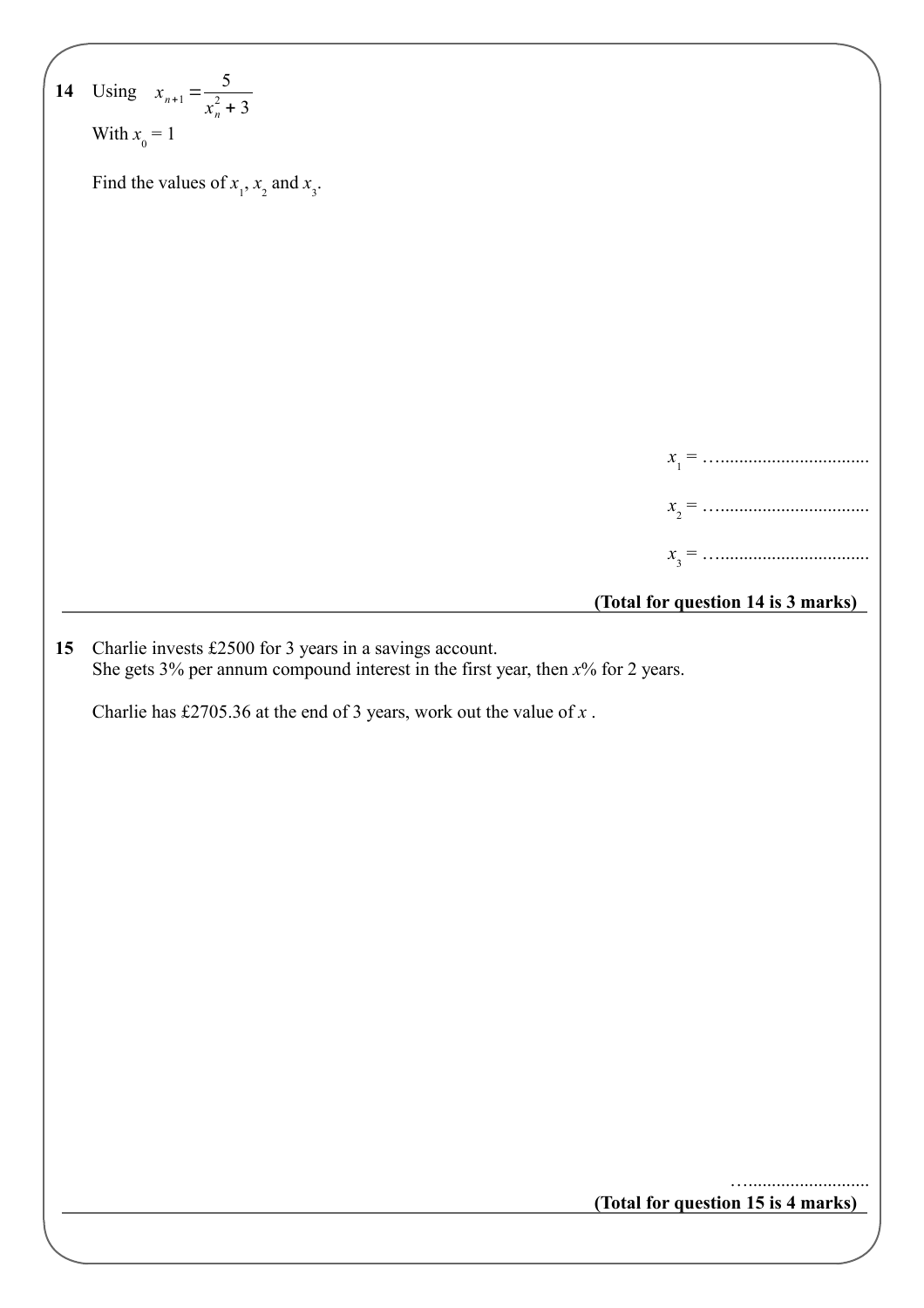$$
f = \frac{\sqrt{g}}{h}
$$

 $f = 9.15$  correct to 3 significant figures  $g = 22.06$  correct to 4 significant figures

 Give a reason for your answer. By considering bounds, work out the value of *h* to a suitable degree of accuracy.

**(Total for question 16 is 5 marks)**

............................................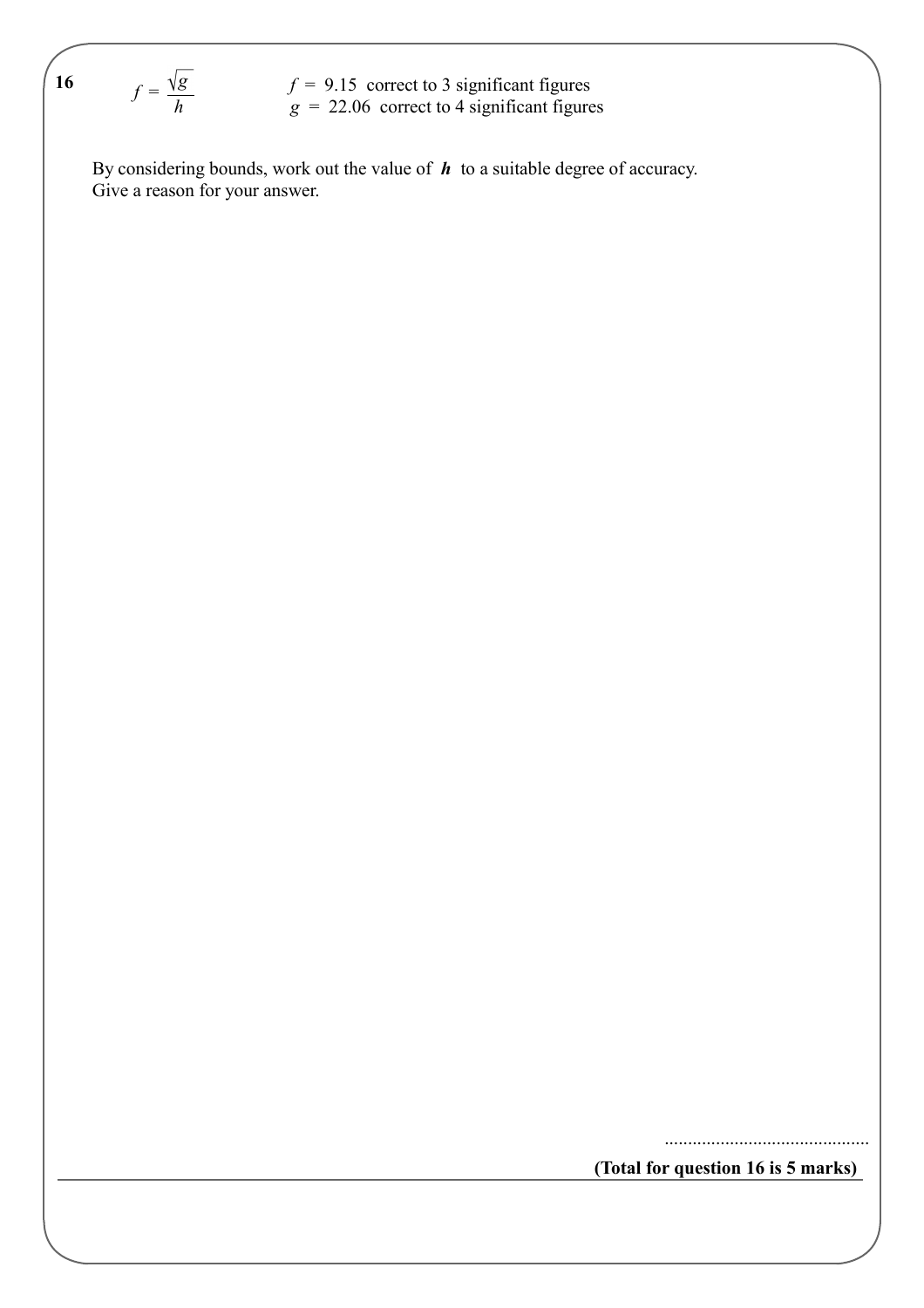| 17 | For all values of $x$                  | $f(x) = 5x - 2$ and $g(x) = x^2 + 2$ |  |                                             |
|----|----------------------------------------|--------------------------------------|--|---------------------------------------------|
|    | (a) Find $f(3)$                        |                                      |  |                                             |
|    |                                        |                                      |  |                                             |
|    |                                        |                                      |  | (1)                                         |
|    | (b) Find $fg(x)$                       |                                      |  |                                             |
|    |                                        |                                      |  |                                             |
|    |                                        |                                      |  |                                             |
|    | (c) Solve $fg(x) = gf(x)$              |                                      |  | (2)                                         |
|    | Give your answers to 2 decimal places. |                                      |  |                                             |
|    |                                        |                                      |  |                                             |
|    |                                        |                                      |  |                                             |
|    |                                        |                                      |  |                                             |
|    |                                        |                                      |  |                                             |
|    |                                        |                                      |  |                                             |
|    |                                        |                                      |  |                                             |
|    |                                        |                                      |  |                                             |
|    |                                        |                                      |  |                                             |
|    |                                        |                                      |  |                                             |
|    |                                        |                                      |  |                                             |
|    |                                        |                                      |  |                                             |
|    |                                        |                                      |  | (4)<br>(Total for question 17 is $7$ marks) |
|    |                                        |                                      |  |                                             |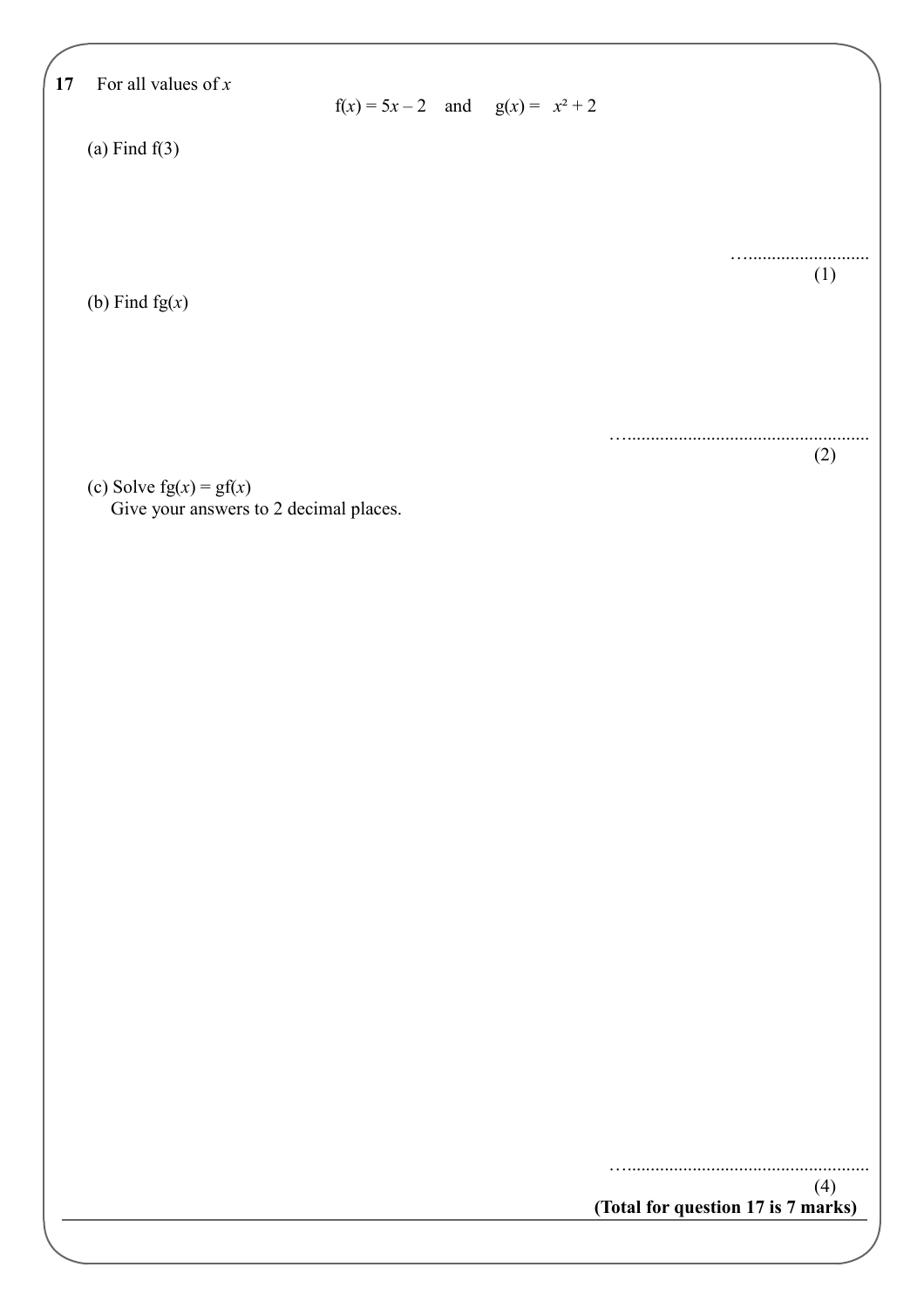**18** The table shows information about the speed, in mph, of 120 cars.

| Speed (mph)           | Frequency |
|-----------------------|-----------|
| $40 < s \leqslant 55$ | 6         |
| $55 < s \leqslant 60$ | 10        |
| $60 < s \leqslant 65$ | 46        |
| $65 < s \le 75$       | 48        |
| $75 < s \leqslant 90$ | 6         |

(a) On the grid, draw a histogram for the information in the table.



(1)

(3)

…..........................

**(Total for question 18 is 4 marks)**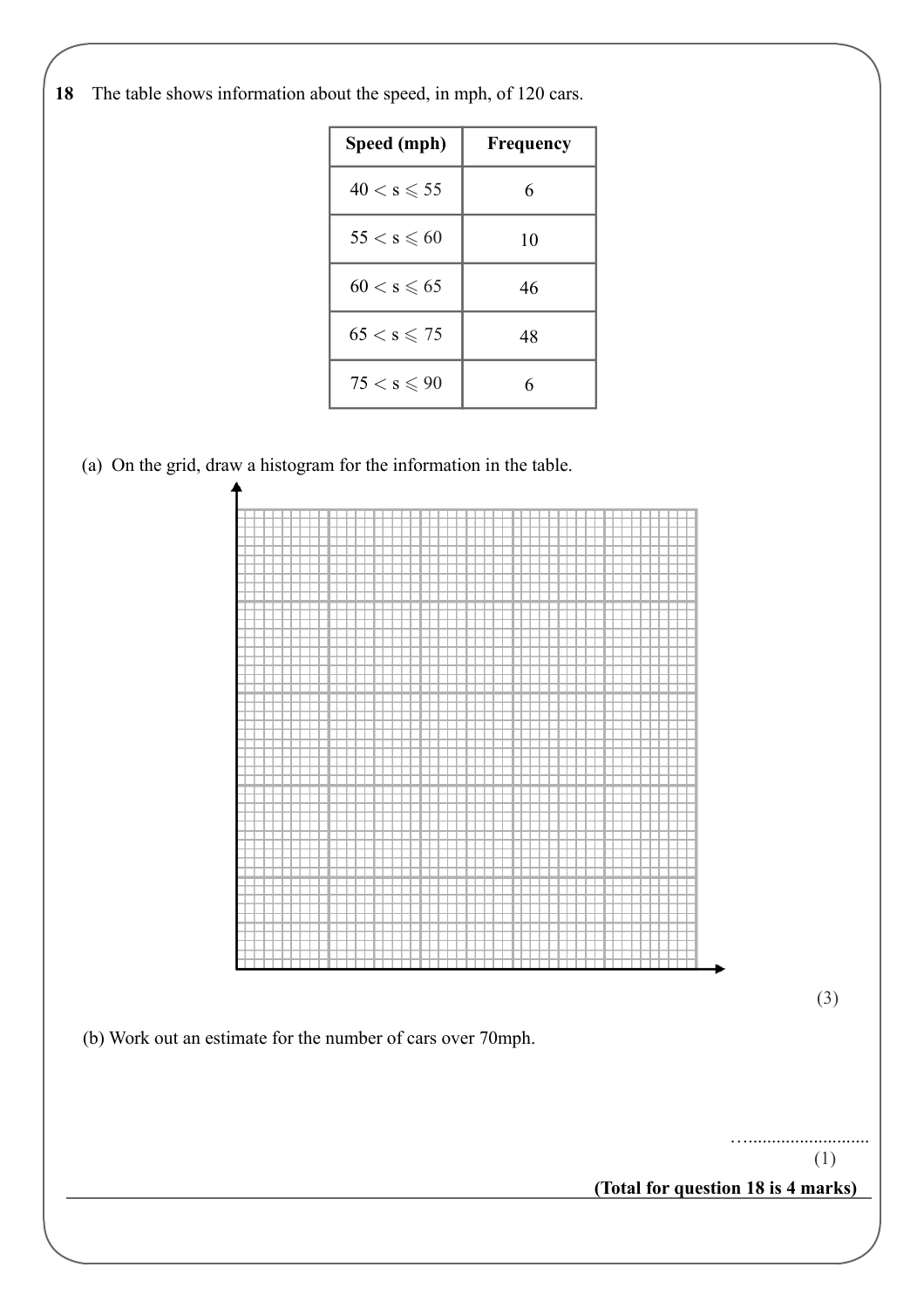**19** Here are the first 5 terms of a quadratic sequence.

4 8 15 25 38

Find an expression, in terms of *n*, for the *n*th term of this sequence.

**(Total for question 19 is 3 marks)**

………………………………………………………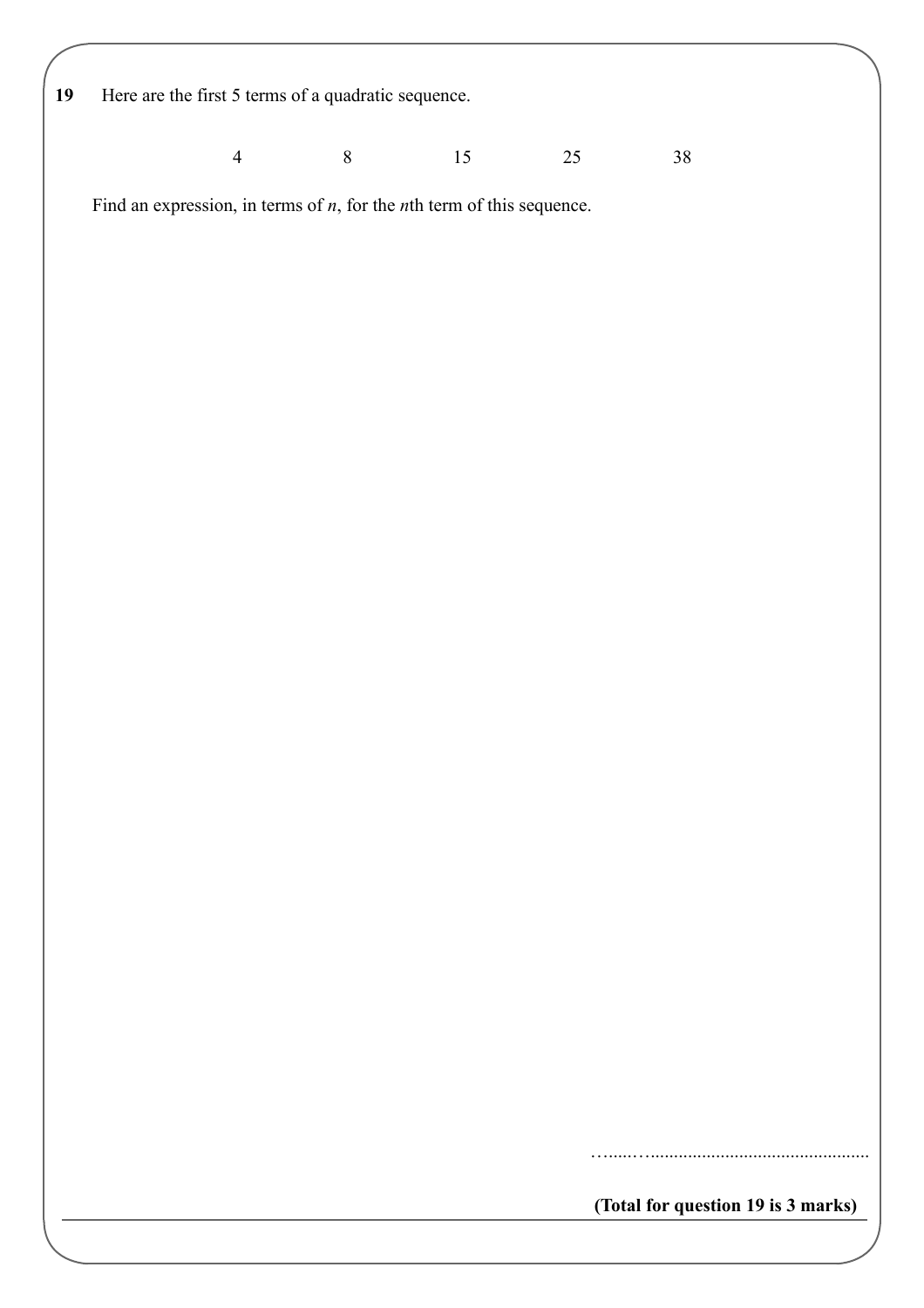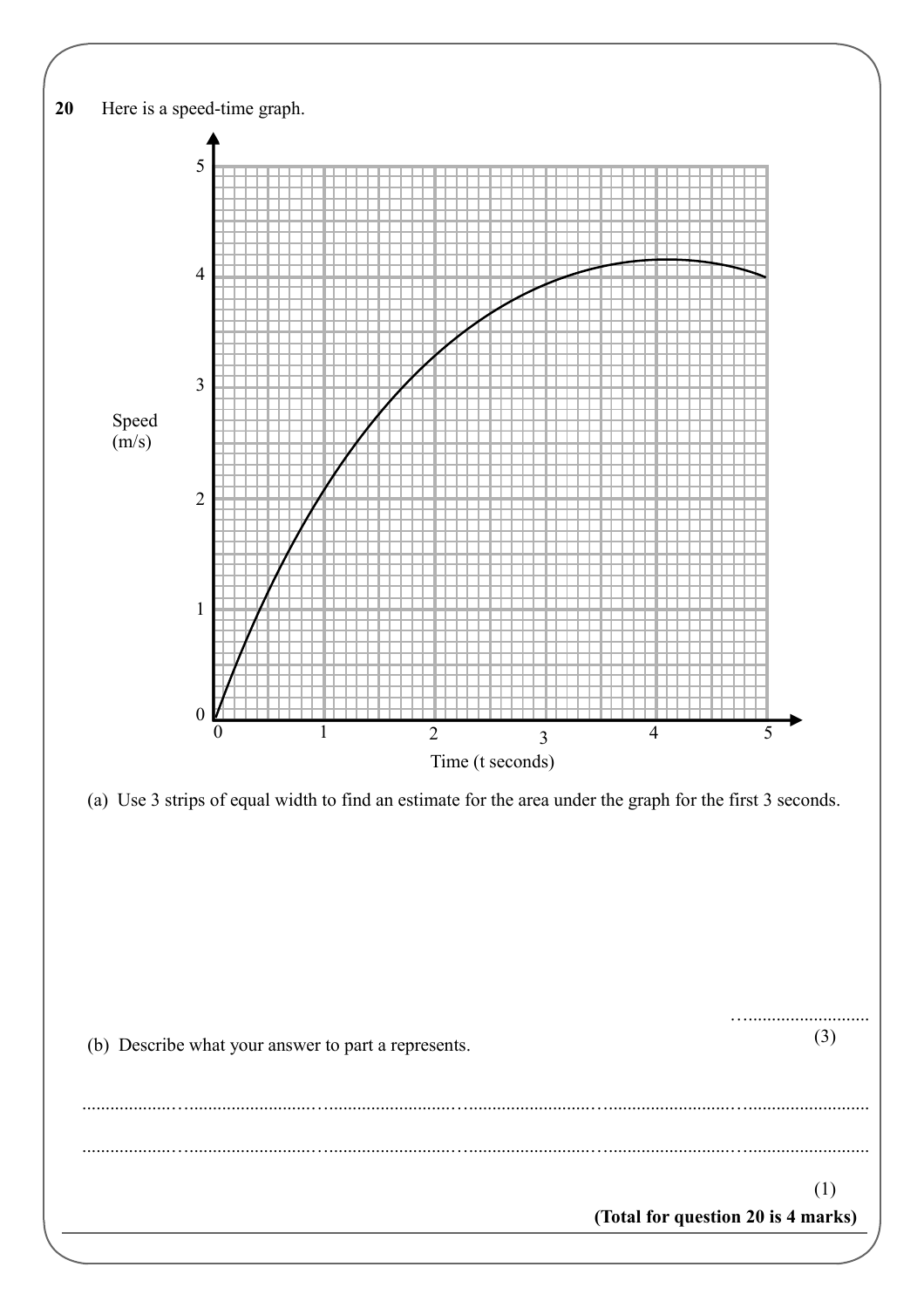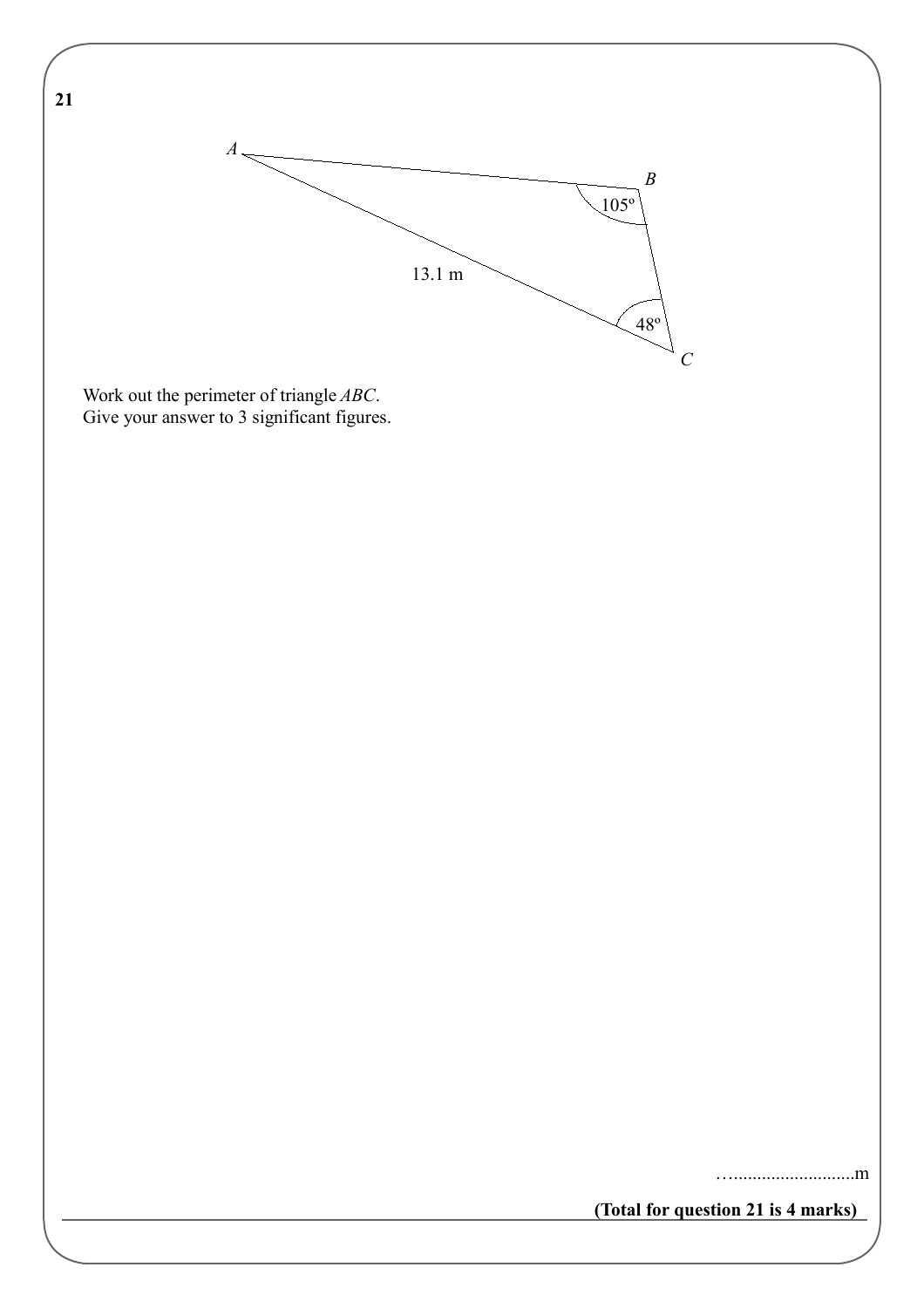

 $\overrightarrow{OA}$ =5a

 $\overrightarrow{OB}$ =3b

C is the point on OA such that  $OC:CA = 4:1$  M is the midpoint of AB D is the point such that  $OB:OD = 3:4$ 

Show that C, M and D are on the same straight line.

**(Total for question 22 is 5 marks)**

**22**